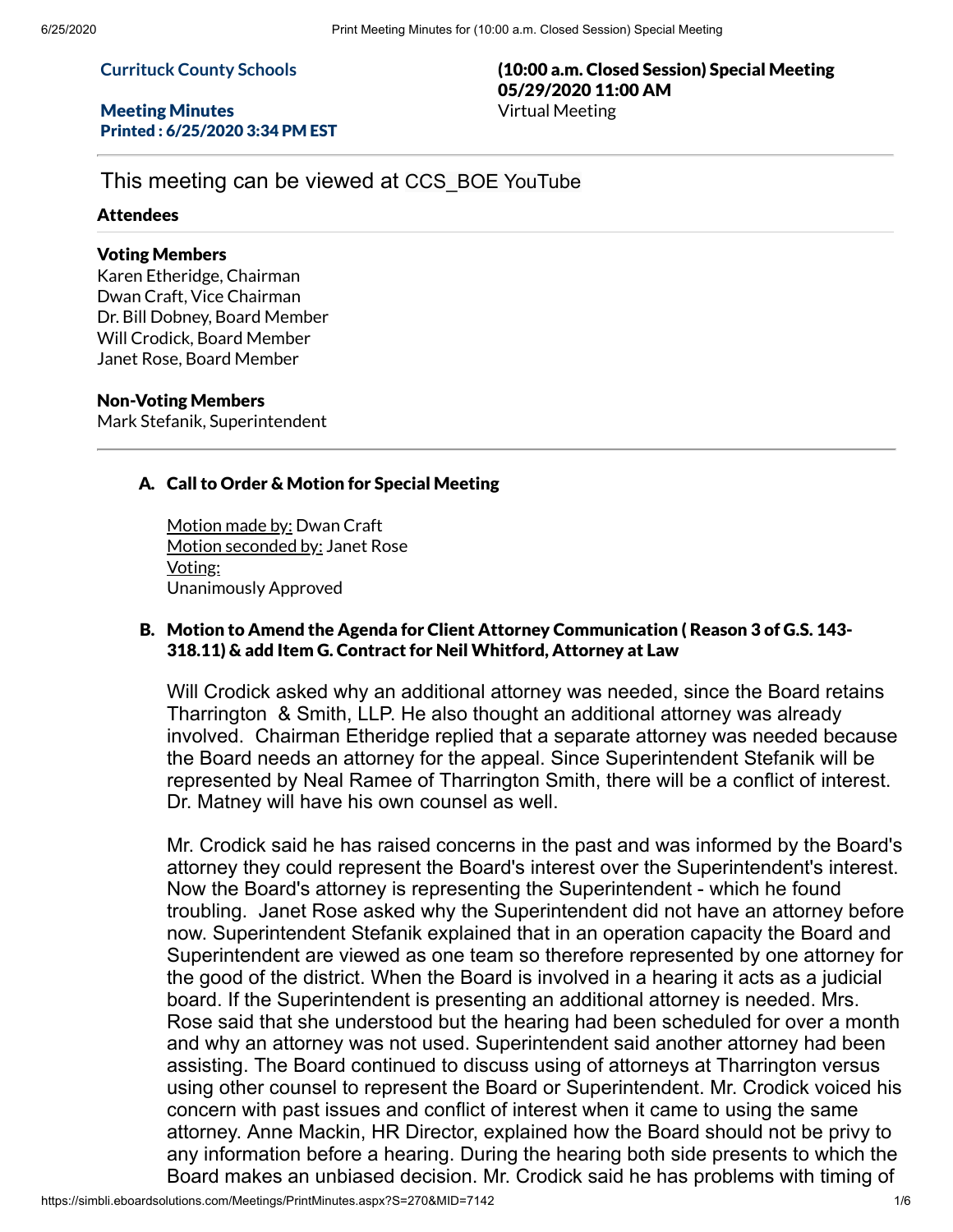the hearing and receiving bad advice from Tharrington Smith. The Board continued to discuss conflict of interest between the Board, Board's attorney and Superintendent. The attorney that is selected to represent the Board should act as a mediator at the hearing.

The Board continued to discussed the hearing process as well as increasing the time allotment of the hearing to allow both side enough time to present. The policy currently allows only 15 minutes for each side. The Board asked if all parties were aware of the proposed change time. Superintendent Stefaink said he would verify. Mrs. Mackin said in her 34 years she has never been in an appeal. Normally recommendations or disciplinary issues are handled within the Superintendent's office and do not advance to an appeal. Mr. Crodick replied that the person had to agree with the process - whether they believe it in their heart or not. They succumbed to the process. Mrs. Rose said that she did not want to delay the process. Superintendent Stefanik recommended that the Board meet with Attorney Whitford in closed session to discuss the process further.

Motion made by: Dr. Bill Dobney Motion seconded by: Dwan Craft Voting: Unanimously Approved

## C. Motion to go into Closed Session for Reasons 1, 3 & 6 or G.S. 143.318.11

Motion made by: Will Crodick Motion seconded by: Karen Etheridge Voting: Unanimously Approved

## D. Approval of Special Meeting Agenda (Action)

## E. CCHS Greenhouse Update

Matt Mullins, Executive Director of Buildings and Grounds, provided the Board with an update on the CCHS greenhouse construction. He said the greenhouse was 99% complete but it failed a recent inspection. A walkway will be added to the backdoor for emergency egress and the occupancy permit should be received. Following an application of epoxy on the floor, the greenhouse should be completed. Cracks in the floor are being addressed.

The contractor gave a reduced rate - material at cost and labor discounted. Superintendent Stefanik asked about the discounting the additional walkway.

Mrs. Rose made a motion to have a ribbon cutting.

Motion made by: Janet Rose Motion seconded by: Karen Etheridge Voting: Unanimously Approved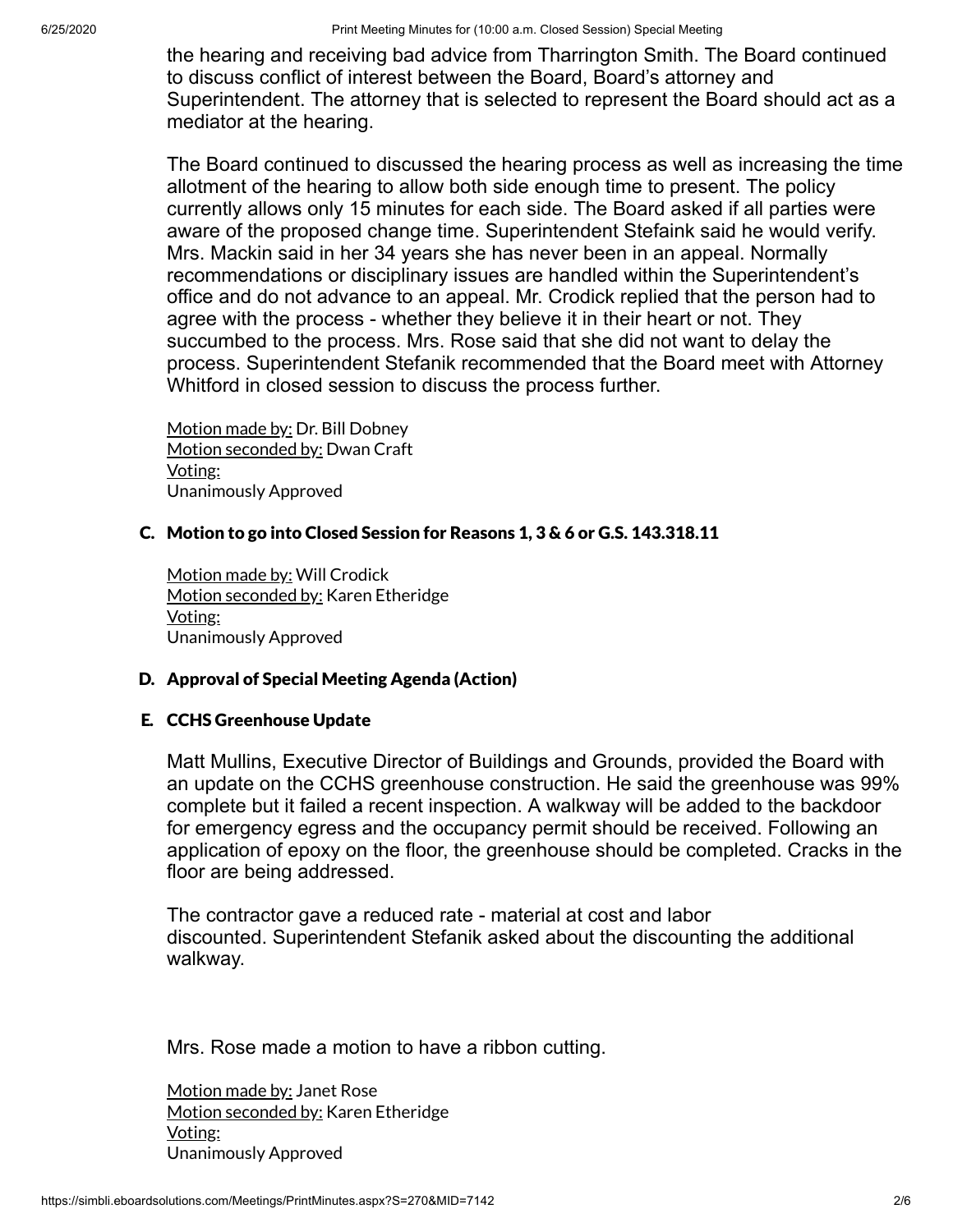## F. New Elementary School Update

Superintendent Stefanik gave the Board an update on the new elementary school progress. He said conversations will start with the architect to review plans and start reviewing a templates approved by DPI. A meeting will be scheduled. Dr. Dobney asked about obtaining property. Superintendent Stefanik said with the recommendation of the architect that would trigger the negotiation of the property. The architect could be brought in at the next regular meeting to set priorities for the sites. Mrs. Rose asked if the architect has given his first priority, could the Board start negotiating. Superintendent Stefanik said yes, and with that Mrs. Rose made a motion to begin negotiating with the architect's prioritized site on for the new elementary school be on Survey Road. In addition Mrs. Rose asked if the Board could start looking at school plans. Superintendent Stefanik will share the plans with the Board. The Board discussed one-story versus two-story school plans and layout of the buildings.

Superintendent Stefanik shared that the worst case scenario of the down turn in the economy could require a bond referendum to fund the new school. The bond could delay the building of the new elementary school until 2022 to 2023, since a bond referendum is placed on the ballot in even years.

Superintendent Stefanik also reported in the Capital Outlay Budget. Following a meeting with the Commissioners, some projects will be delayed possible until December to all the County to review funding levels. There are concerns with revenues at the present time. Mrs. Rose asked if more Board members could attend budget meeting that evolve the Commissioners. She would like to see even representation.The Board went on to discuss the bond referendum process and the inclusion of future school projects as well. Mrs. Rose said that she would love to see a trade/vocational school in the area

Motion made by: Janet Rose Motion seconded by: Dr. Bill Dobney Voting: Unanimously Approved

#### G. Contract - Neil Whitford, Attorney at Law

The motion was made to hire Attorney Whitford as special counsel for the upcoming hearing.

Motion made by: Karen Etheridge Motion seconded by: Dwan Craft Voting: Unanimously Approved

### H. 20-21 School Calendar Update

Assistant Superintendents, Dr. Matt Lutz and Renee Dowdy updated the Board on the school calendar. Due to COVID-19 and state laws. Schools will open on August 17, 2020. There are some revisions being discussed at the state level that would allow districts to have a soft opening with possible remote learning days. Administration is working on calendar revisions. Dr. Dobney asked if the first semester could be completed before the holiday break. Mrs. Dowdy said they were looking into the possibility but the calendar does require five remote learning days and she was unsure at this time until further legislation.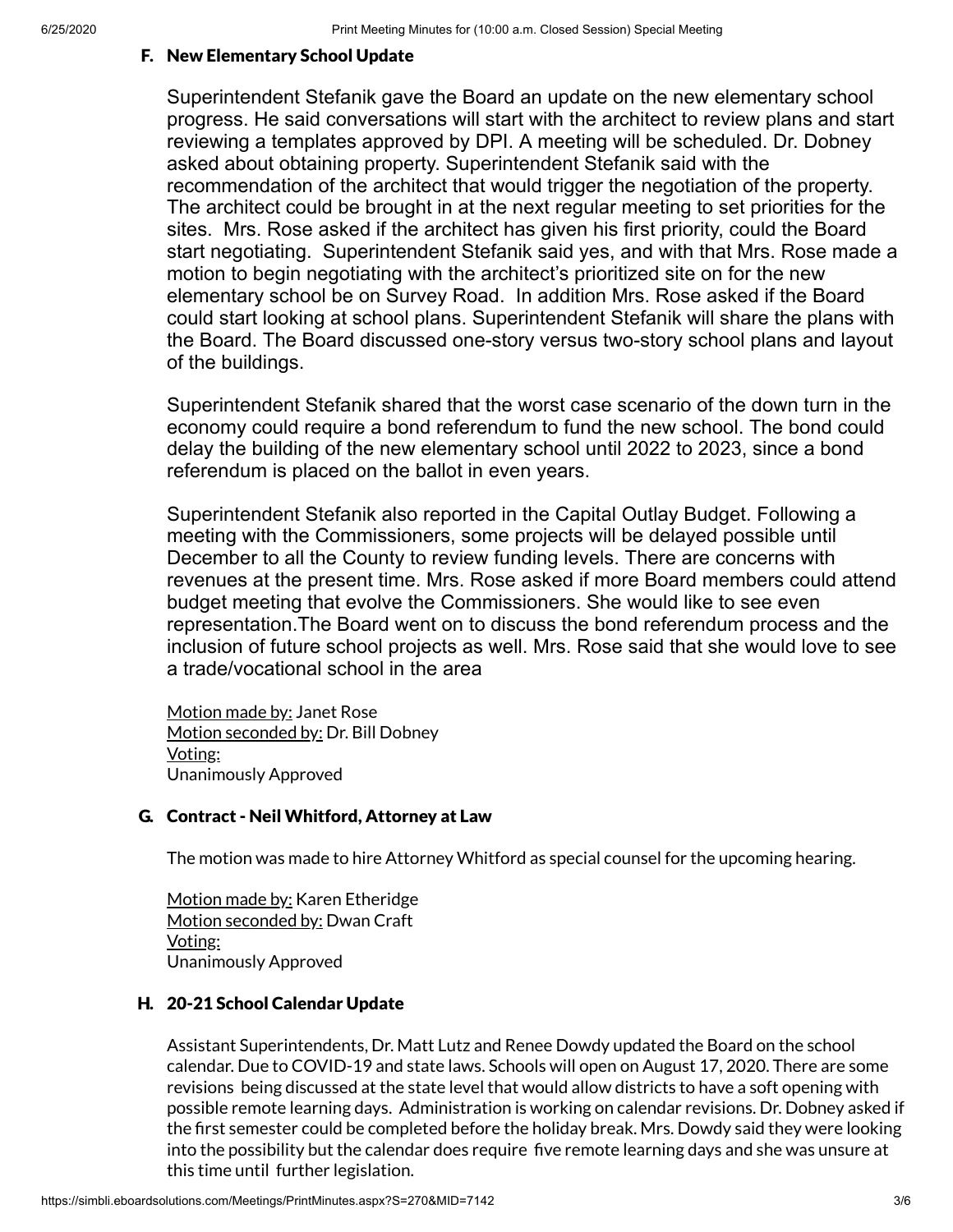### I. Revise Policy # 2500 Hearings Before the Board

The policy was revised to allow adequate time for parties to present during the hearing. Mr. Crodick added that both parties were aware of the time change from 15 minutes to 90 minutes.

Motion made by: Dr. Bill Dobney Motion seconded by: Dwan Craft Voting: Unanimously Approved

### J. Anonymous Reporting - Discussion

The item was removed from the agenda.

## K. CCHS Graduation Discussion

Mrs. Dowdy, Assistant Superintendent and Principal Dr. Matney spoke on the CCHS graduation ceremony. On May 1st DPI issued guidance on mass gatherings on school sites. With the release of phase two on May 7th, there was language in the state's executive order stating restrictions on mass gatherings would not apply to educational and governmental institution. Mrs. Dowdy asked for clarification from DPI and the Governor's Office and received a document on May 20th stating educational gatherings on premises or campuses was to allow planning for the new school year not graduation ceremonies.

Will Crodick read the order which allowed various activities, opening of businesses and venues, along with the first amendment rights allowing people to assemble. He made a motion to have a ceremony, Janet Rose seconded the motion. Mrs. Rose said that she had spoken with several state representatives, as well as read the Governor's executive order 141, and no one could convenience her that the Governor is allowing mass gatherings at other venues but will not allow 243 graduates to have a ceremony. She asked that the district put safety measures in place in order to have a ceremony, such as groups of 25 and social limiting of guests. As far as legality - use waivers, recommend masks, supply hand sanitizers and possibly use the right to gather to worship by combining graduation and baccalaureate. Mr. Crodick said the district could use the right to assemble without combining the religious aspect.

Sydney MacDonald, student board member, said that she gained input from the community and students by using a survey. The majority of students wanted their peers and two family members in attendance. Other schools are having ceremonies.

Mr. Crodick said although there is risk associated with many activities such as serving meals and no one should live in fear. Dr. Dobney said the activities Mr. Crodick mentioned were legal. Mr. Crodick said a ceremony was legal too.

Dr. Matney said he would love to have a tradition service. He said within the perimeters he was given by Superintendent Stefanik and Mrs. Dowdy he created a plan with a maximum of 25 in each group. Dr. Matney also said based on the Board's tolerance for risk, he would do whatever the body wanted. The Board and Administrators went on to discuss the pros and cons for having a traditional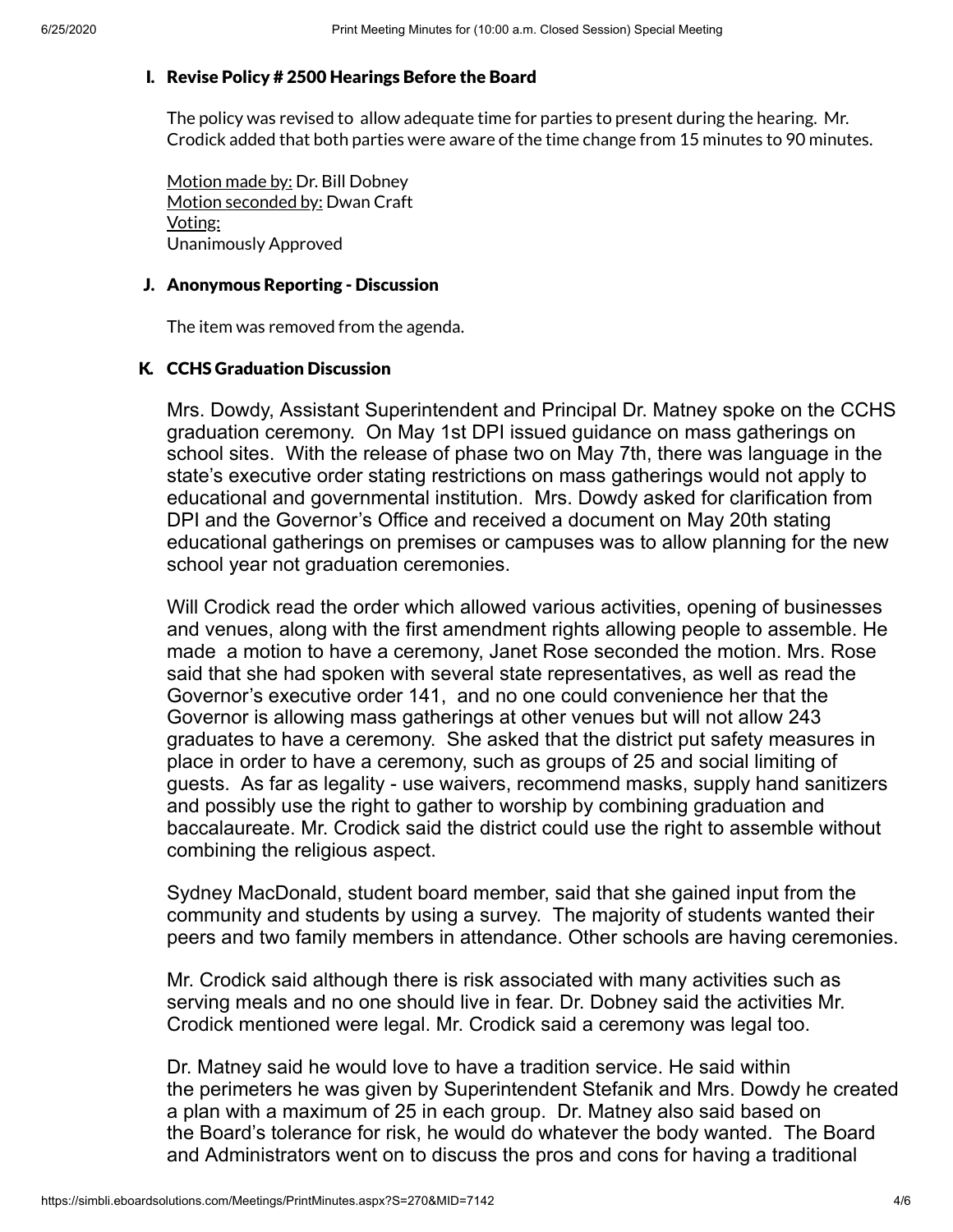ceremony. Safety measures such as waivers, reducing the number of people entering at one time, asking people not to attend if sick and practicing the three W's were discussed. Mr. Crodick said he had contacted the Sheriff to discuss the right to assemble.

The group discussed the types of ceremonies being held in other districts and the practice of delaying the ceremonies until later in the summer. The Board discussed having smaller alternative ceremonies for those who preferred to do so.

Mrs. Rose asked what Administration needed in order to make it happen. Mrs. Dowdy said that thermometers and supplies would be needed. The number in attendance would be limited. Chairman Etheridge said the outpouring from the community has her divided on the issue. She expressed her concern with going against the Governor's orders however interpreted and how Currituck would be one of the only districts having a traditional ceremony. She does not like conflict and wants everyone to come together on this issue. She recommended waivers, masks for the larger ceremony, not forcing the faculty to work the event and allowing students who prefer a smaller private ceremony the option to do so.

The Board continued to discuss offering students the two ceremony options and whether masks should or could be mandatory.

Mr. Crodick made the motion to hold a traditional ceremony on June 11th, two tickets per students, masks recommended, seniors six feet apart on the field, required waivers, staff not required to attend and a private ceremony for those who prefer. The rain date will be June 18th. Mrs. Dowdy expressed her concern with not following the educational guidance on mass gatherings along with the possibility of holding a ceremony later in the year. Dr. Matney proposed a plan that would follow the maximum guidelines of 25 in a group.

Again, the Board discussed approving the original motion.

Motion made by: Will Crodick Motion seconded by: Janet Rose Voting: Unanimously Approved

## L. Approval of Contracts:

Motion made by: Dr. Bill Dobney Motion seconded by: Janet Rose Voting: Unanimously Approved

- 1. Administrative Contracts
- 2. NCSBT Omissions/General Liability Policy
- 3. SunPac- Finance Software Contract

## M. Approval of Minutes:

Motion made by: Will Crodick